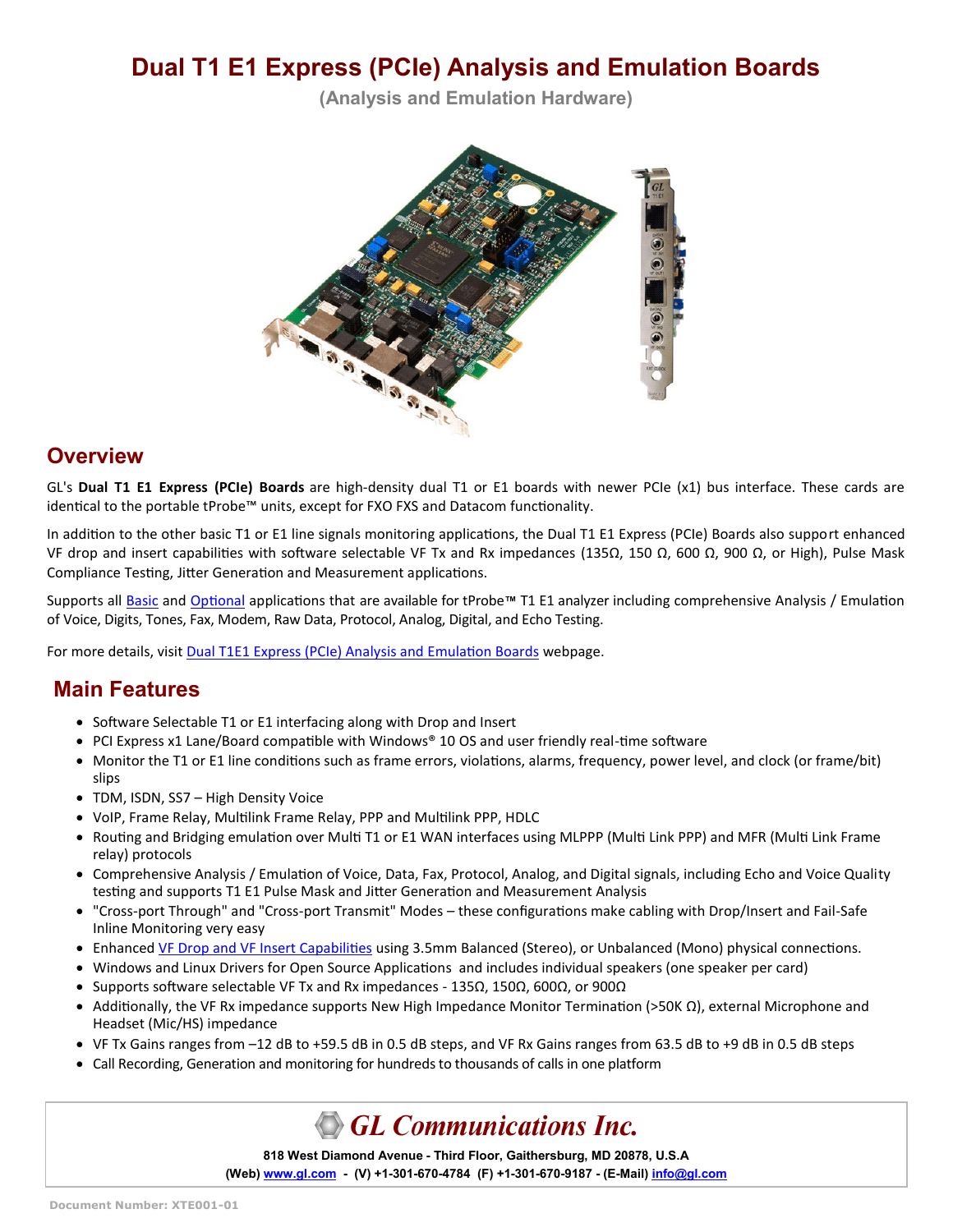#### **Cross-port Through Loopback**

This mode is similar to the standard Outward Loopback except that the signal received on Card 1 (Port 1) is transmitted out onto Card 2 (Port 2). Likewise the signal received on Card 2 (Port 2) is transmitted out onto Card 1 (Port 1). This feature allows monitoring T1 or E1 lines in-line while still being protected from loss of power to the board. This mode is effected entirely through relays and eliminates complex cabling.



#### **Cross-port Transmit Mode Loopback**

In this mode, the data that would normally be transmitted on Card 1 (Port 1) is diverted and transmitted on Card 2 (Port 2) and the data that would normally be transmitted on Card 2 (Port 2) is diverted and transmitted on Card 1 (Port 1). The receive paths are completely unaffected. This mode is particularly useful for Drop and Insert and Error Injection applications in which the board analyzes and may insert traffic running between two pieces of T1/E1 equipment. This feature also eliminates complex cabling.

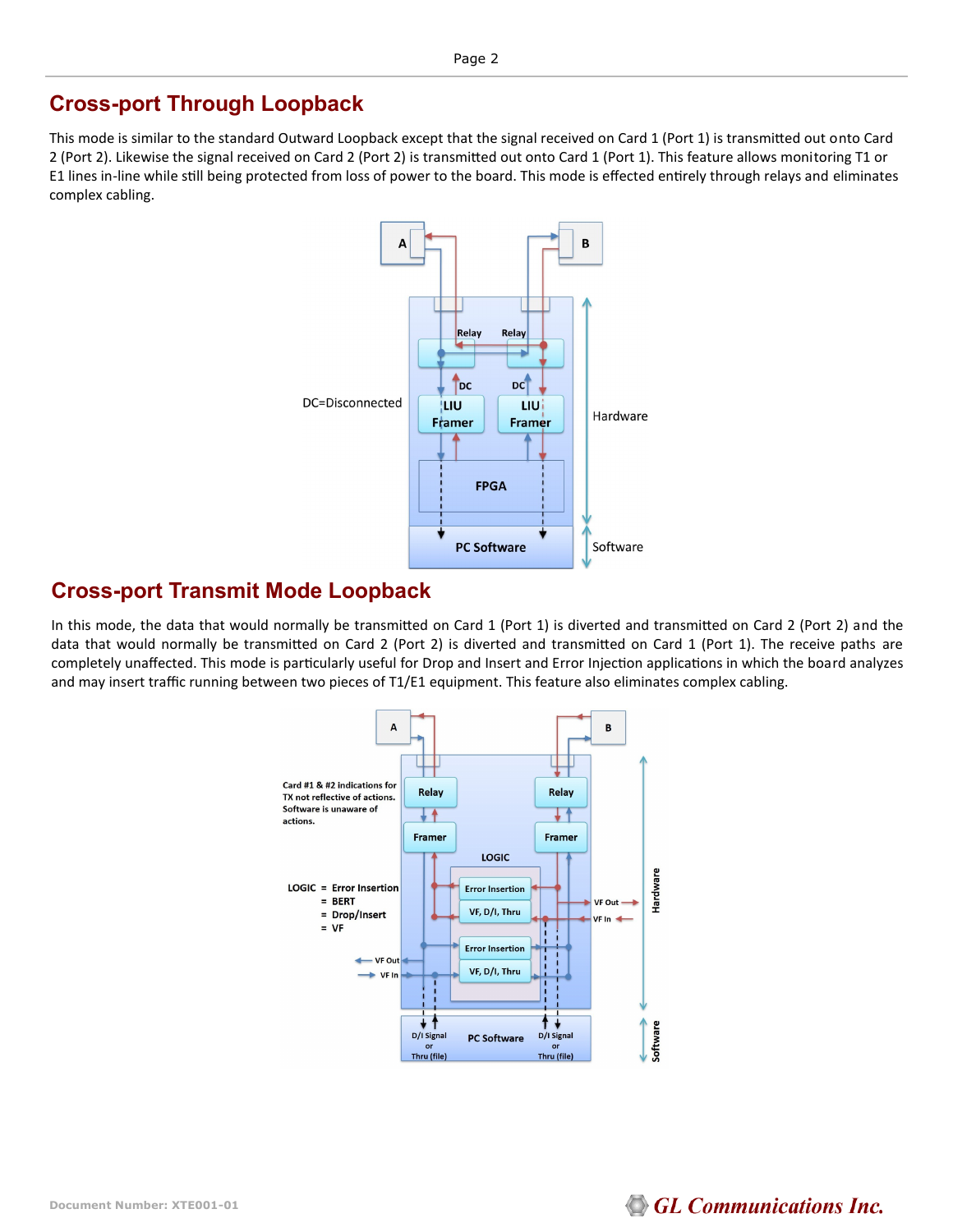#### Page 3

#### **Basic Software**

- VF Options
	- − Speaker
	- − Drop and Insert
	- − VF In / Out TS settings
- Monitoring Options
	- − Monitor T1 or E1 Line
	- − Byte Values and Binary Byte Values
	- − Signaling bits, Power Level, DC Offset and Frequency
	- − Multi-frames and Real-time Multi-frames
	- − T1 or E1 Data as Real-time Bitmap
	- − Time-slot Window
	- − ASCII Timeslot Display
	- − Oscilloscope and Power Spectral
	- − Audio Monitoring
	- − Active Voice Level
- Intrusive Testing
	- − Bit Error Rate Test
	- − Enhanced Bit Error Rate
	- − ATM BERT
	- − Transmit Tone
	- − Transmit Gaussian Noise
	- − Transmit Multiframe
	- − Transmit Signaling Bits
	- − Precision Delay Measurement
	- − Rx-to-Tx Loop back
	- − Error Insertion

#### **Optional Software**

- Protocol Analysis
	- − ISDN, HDLC, SS7, GSM, GPRS, UMTS, GR303, V5.x
	- − Frame Relay, ATM, PPP, TRAU, CDMA, DCME, T1
	- − E1 Maintenance Data Link (Sa HDLC and SSM), Facility Data Link , SS1, Fax, Modem
- Protocol Emulation
	- − ISDN, SS7, ISUP Conformance Scripts, GSM Abis,
	- − GSM A, MAP, CAP, INAP, FXO FXS, MLPPP, CAS,
	- − TRAU, SS1, Multi-link Frame Relay Emulation
	- − Inverse Multiplexing over ATM
- Windows Client / Server
	- − w/ Remote access to T1 or E1 server using Clients C++, TCL, C#
- Record / Playback Files
	- − Manual, Automated
- Capture, Analysis, and Emulation
	- − DTMF / MF / MFCR2, Digits, Tones, Voice, Fax, Modem, Raw Data
- Voice Band Analysis Software
- Call Data Records
- Multi-Channel BERT
- Protocol Identifier, Traffic Classifier
- Echo Cancellation Testing / Compliance
	- − -Manual, Semi-automated and Automated –G.168, G.160, G.169
	- − Measure Loop Delay/ERL
	- − Delay Attenuate Timeslots
	- − Digital Echo Canceller Simulator
	- − Audio Processing Utility (APU)
	- − Signaling Transitions Recording
- Real-time Strip Chart
- Real-time Multichannel Audio Bridge
- Multiplex / Demultiplex Software
- Network Surveillance, Voice Quality Testing

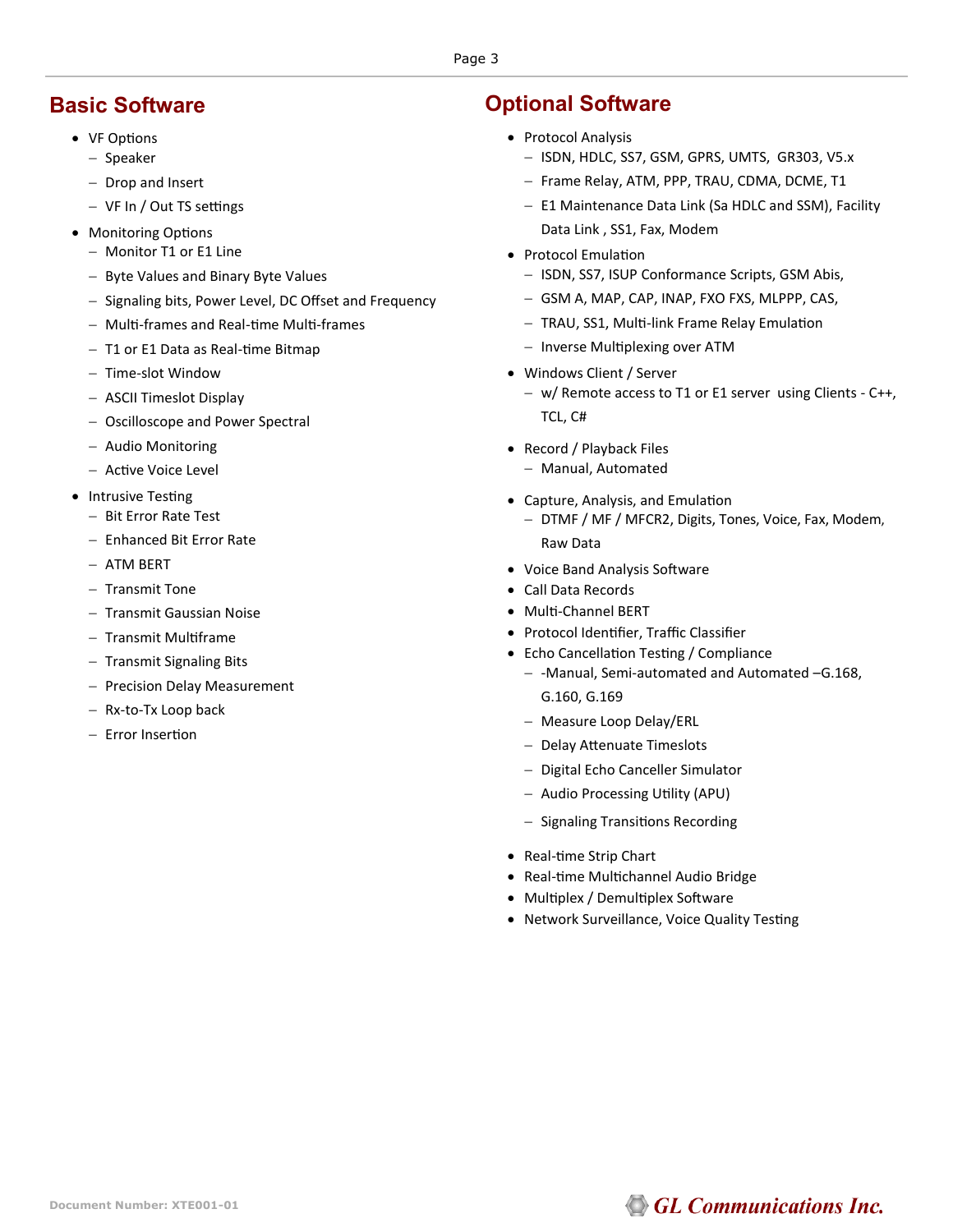## **Dual T1E1 Express (PCIe) – Specifications**

## **Physical Interface**

| T1 or E1                        | Dual RJ48c Connectors                                                        |
|---------------------------------|------------------------------------------------------------------------------|
| Audio Signal                    | (4) 3.5 mm Balanced (Stereo) or Unbalanced (or Mono) Audio Jacks (Tx and Rx) |
| PC Interface                    | PCI Express x1 Lane Compliant to PCI Express Base Specification v1.1         |
| <b>External Clock Connector</b> | (1) MCX Coaxial Jack                                                         |

## **Environmental Specifications**

| Temperature       | Operating: 0 to 50° C Storage: -50 to 70° C                                    |
|-------------------|--------------------------------------------------------------------------------|
| Relative Humidity | Operating: 10% to 90% (non-condensing) Storage: 0% to 95% (non-<br>condensing) |
| Altitude          | Operating: -100 to 12,000 ft. Storage: -100 to 40,000 ft.                      |

## **Physical Dimensions**

| ∩ime<br>.<br>nsions | 1 inches.<br>inches x<br>6<br>. 4.4 |
|---------------------|-------------------------------------|
|                     |                                     |

#### **T1 or E1 Line Interface**

| <b>Framing Formats</b>       | Unframed, D4 (T1), ESF(T1), ESF(J1), CAS(E1), FAS(E1), CRC4<br>Hardware Compliant: SLC96, T1ESF ZBTSI               |
|------------------------------|---------------------------------------------------------------------------------------------------------------------|
| Line Code format             | AMI, B8ZS (T1) or HDB3 (E1)                                                                                         |
| Internal Clock Specification | Standard: +/- 3ppm Optional: +/- 1ppm                                                                               |
| <b>Output Clock Source</b>   | Internal $(+/- 1$ ppm or 3 ppm), Recovered, External Clock                                                          |
| T1 Output Level              | T1: 3.0V Base to Peak Selectable 0-655Ft Pulse Equalization Setting; Tx<br>Capability - DSX-1 Outputs (to 655 feet) |
| E1 Output Level              | $E1: 3.0V \pm 0.3V$ Base to Peak                                                                                    |
| Input Level                  | 75 mV to 6V base to peak or -30 dBsx to -6 dBsx.                                                                    |
| Line Built-Out Selections    | 0dB, $-7.5$ dB, $-15$ dB, $-22.5$ dB for T1 only                                                                    |
| Loopback                     | Normal (Outward and Inward)                                                                                         |
|                              | Cross-Port Transmit Loopback                                                                                        |
|                              | Cross-Port Through Loopback                                                                                         |

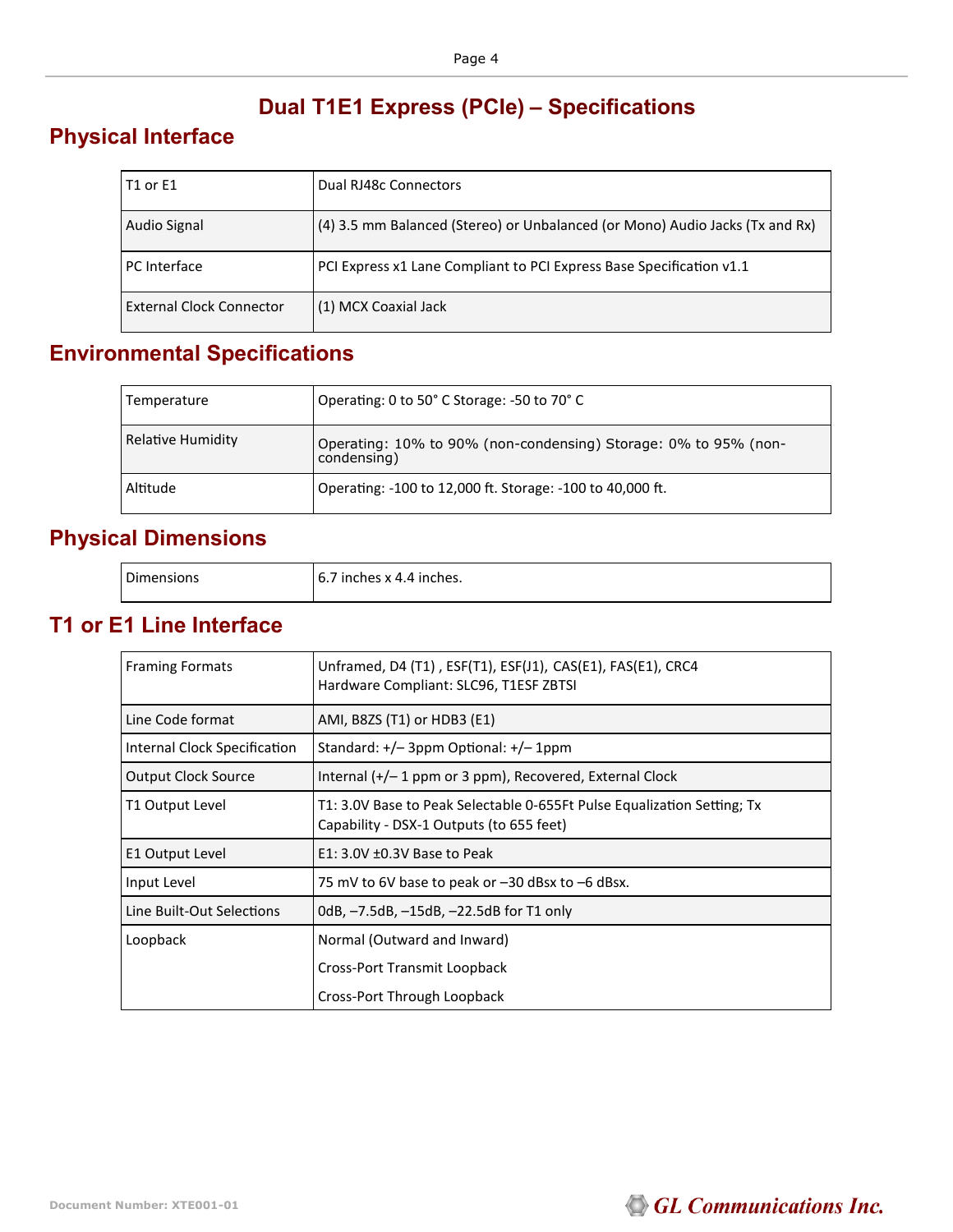## **PCM Interface**

| Transmit | Synthesized Tone: 15 Hz to 3975 Hz selectable in 1Hz steps, +3.0dBm to -40dBm<br>in 0.1 steps selectable, Frequency sweep. Dual Tone: Single or any combination<br>of tones. Supervision: User defined states of A, B, (C, D) bits. Signaling: DTMF/<br>MF Dialing Digits. File Playback: User created or recorded file. Special Codes: |
|----------|-----------------------------------------------------------------------------------------------------------------------------------------------------------------------------------------------------------------------------------------------------------------------------------------------------------------------------------------|
| Receive  | Displays for All Channels: Signaling Bits, Power Level, Frequency, and Data.<br>Graphical displays: Oscilloscope, Spectral, Spectrogram, Signal-to-Noise.<br>Signaling: DTMF/MF Dialed Digit Detection and Analysis, ISDN, MFC-R2.<br>Recorder: Record Full/Fractional T1/E1 Timeslots to hard disk file                                |

## **Transmit**

| T1 or E1 Interface Hardware<br>Compliance | ANSI: T1.403.1995, T1.231-1993, T1.408<br>AT&T: TR54016, TR62411<br>ITU: G.703, G.704, G.706, G.736,<br>G.775, G.823, G.932, I.431, O.151, Q.161<br>ITU-T: Recommendation I.432-03/93 B-ISDN User-Network Interface-Physical<br>Laver Spec<br>ETSI: ETS 300 011, ETS 300 166, ETS 300<br>233, CTR12, CRT4 Japanese: JTG.703, JTI.431, JJ-20.11 (CMI Coding Only).                                           |
|-------------------------------------------|-------------------------------------------------------------------------------------------------------------------------------------------------------------------------------------------------------------------------------------------------------------------------------------------------------------------------------------------------------------------------------------------------------------|
| <b>BERT Pattern Generation</b>            | Pseudorandom patterns: (63) 2 <sup>6</sup> -1, (511) 2 <sup>9</sup> -1, (2047) 2 <sup>11</sup> -1, (32767) 2 <sup>15</sup> -1,<br>(1048575) $2^{20}$ -1, (8388607) $2^{23}$ -1, QRSS. Hardware Compliant: T1 In-Band Loop<br>Code Generation and Detection Fixed patterns: All Ones, All Zeros, 1:1, 1:7, 3 in<br>24, User Defined 24- Bits Hardware Compliant: User pattern of up to 32 bits in<br>length. |
| Alarm Insertion                           | Blue, Yellow, Remote, Distant Multiframe<br>Hardware Compliant: Bit 7 Zero Suppression<br>D4 Yellow: 1 in S bit of frame 12, AIS-CI Code, ESF-RAI CI Code Receive Carrier<br>Loss: 0's for 2047 or 255 bits (For E1 only).                                                                                                                                                                                  |
| <b>Error Insertion</b>                    | BPV, Bit Error, Frame Error, CRC Errors, Burst Frames, Fixed Error Rate, Random<br>Error Rate, auto logic from $10^{-2}$ to $10^{-9}$ for selectable 56K or 64Kps channels                                                                                                                                                                                                                                  |
| Drop and Insert                           | Any contiguous set of digital timeslots and/or audio input                                                                                                                                                                                                                                                                                                                                                  |
| <b>Facility Data Link</b>                 | T1 ESF Mode: Transmit/Receive Messages, Bit-Oriented Messages, and Files                                                                                                                                                                                                                                                                                                                                    |
| Zero Suppression                          | B7 Stuffing, Transparent, & B8ZS (T1)                                                                                                                                                                                                                                                                                                                                                                       |
| Signaling                                 | Robbed-Bit or Clear Channel                                                                                                                                                                                                                                                                                                                                                                                 |
| <b>Frequency Offset</b>                   | $T1: +/- 615 Hz$                                                                                                                                                                                                                                                                                                                                                                                            |
|                                           | E1: $+/- 615$ Hz.                                                                                                                                                                                                                                                                                                                                                                                           |

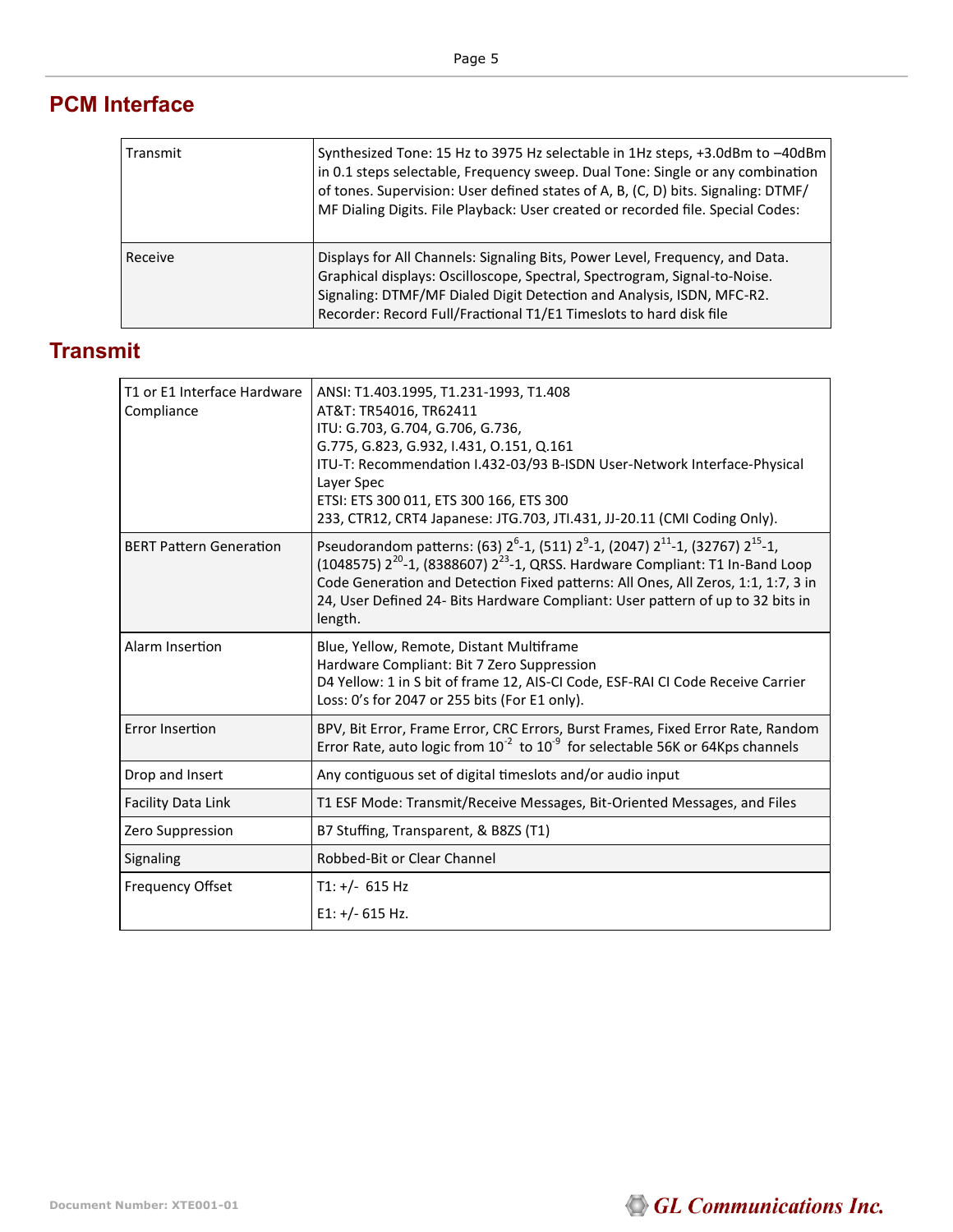#### **Receive**

| Input Impedance              | 100Ω for Terminate and Monitor (T1)<br>120Ω for Terminate and Monitor (E1)<br>>1KΩ for Bridge                                                                                                                                                                                                                                      |
|------------------------------|------------------------------------------------------------------------------------------------------------------------------------------------------------------------------------------------------------------------------------------------------------------------------------------------------------------------------------|
| Terminations                 | Terminate, Monitor, Bridge                                                                                                                                                                                                                                                                                                         |
| T1 Input Frequency           | 1.544MHz +/-20 KHz.                                                                                                                                                                                                                                                                                                                |
| E1 Input Frequency           | 2.048Mhz +/-20 KHz.                                                                                                                                                                                                                                                                                                                |
| <b>Frequency Measurement</b> | $+/- 1$ ppm                                                                                                                                                                                                                                                                                                                        |
| <b>Error Detection</b>       | Frame Error, CRC Error, BPV Error, Logic Error, Frame Alignment Error<br>Hardware Compliant:<br>*10 or 24 bits for sync time<br>*2/4, 2/5, or 2/6 frame bit in error frame select<br>*Frame error bit corruption for 1 or 3<br>frame bits<br>*E-Bit Error<br>*Line Code Violation                                                  |
| Alarm Detection              | T1 - D4 Yellow Alarm, ESF Yellow Alarm<br>Yellow Alarm (B2 Suppressed-2nd MSB)<br>Yellow Alarm (S-Bit)<br>Yellow Alarm (00FF in FDL)<br>Blue Alarm (Framed or Unframed All Ones)<br>E1 - Remote Alarm<br>Distant Multi-Frame Alarm<br><b>Signaling All Ones</b><br><b>Unframed All Ones</b><br>Hardware Compliant: J1 Yellow Alarm |
| Intrinsic Jitter             | <b>Meets Jitter Tolerance:</b><br>Meets AT&T TR 62411 (Dec. 90)<br>Meets ITU-T G.823<br>Jitter Transfer: Meets AT&T TR 62411 (Dec. 90)                                                                                                                                                                                             |
| Input Range                  | T1: Terminate, 0 to 36dB (Long Haul), DSX Monitor, Bridge<br>Hardware Compliant: Terminate, 0 to 15dB (Limited Long Haul), DSX Monitor 20<br>dB, 26 dB, 32 dB<br>E1: Terminate, 0 to 43dB (Long Haul), DSX Monitor, Bridge<br>Hardware Compliant: Terminate, 0 to 13 db                                                            |

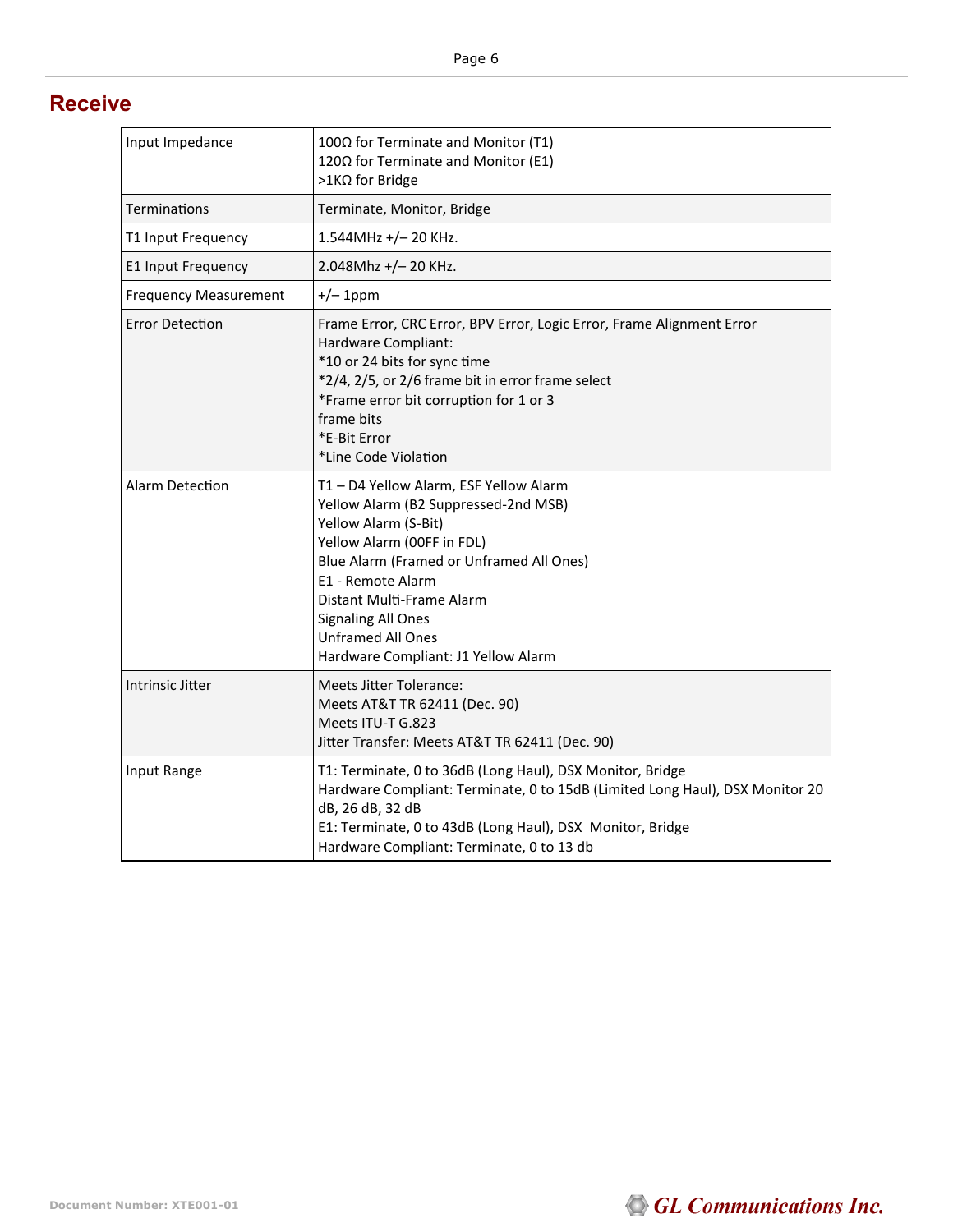| <b>BERT</b>   | Bit Errors, Bit Error Rate, Error Seconds, Error Free Seconds, %EFS, Severely<br>Error Seconds, % SES, Degraded Minutes, %Dmin, Loss Pattern Sync Count, Loss<br>of Sync Seconds, Available Seconds, %Available Seconds, Unavailable Seconds,<br>Bipolar Violations, BPV Rate, BPV Seconds, BPV Free Seconds, Frame Errors, FE<br>Rate, FE Seconds, FE Free Seconds, with Detailed logging into disk file |
|---------------|-----------------------------------------------------------------------------------------------------------------------------------------------------------------------------------------------------------------------------------------------------------------------------------------------------------------------------------------------------------------------------------------------------------|
| <b>Alarms</b> | Resync In Progress, Loss of Signal, Blue Alarm, Change of Frame Alignment,<br>Bipolar Violation, Frame Error, Carrier Loss, Yellow Alarm, Out of Frame Events<br>Counter, Error Super frame Counter, Bipolar Violations, Remote Alarm, Distant<br>Multiframe Alarm, Signaling All Ones, CAS Multiframe Error, CRC4 Error                                                                                  |

## **Display and Logging**

 $\mathbf{r}$ 

# **VF Drop and Insert**

| Transmit              | Signal Level Measurement Accuracy: 0.0dBm +/-0.1dBm. Range: -7.2 dB to<br>+18.2 dB selectable gain in 0.1 dB steps<br>Output Impedance: 135Ω, 50Ω, 600Ω, 900Ω                                                                                                                                                                                                                                                                                                                          |
|-----------------------|----------------------------------------------------------------------------------------------------------------------------------------------------------------------------------------------------------------------------------------------------------------------------------------------------------------------------------------------------------------------------------------------------------------------------------------------------------------------------------------|
| Receive               | Audio Monitoring: Built-in Speaker.<br>Audio Insertion: Selected DS0 replaced with inserted audio from VF Input.<br>Range: 18.0 dB to +7.3 dB selectable gain in 0.1 dB step.<br>Volume Control: User specified software controller.<br>Input Impedance: Software selectable 135 $\Omega$ , 50 $\Omega$ , 600 $\Omega$ , 900 $\Omega$ for Intrusive<br>Testing. High Impedance (>50KΩ) for Non-Intrusive Testing. Provision for<br>external Microphone (Mic/HS) on VF ports connection |
| <b>Sampling Rates</b> | 8KHz, 16KHz                                                                                                                                                                                                                                                                                                                                                                                                                                                                            |
| Datawidth (bits)      | Supports 8, 16, 20, 24, 32 Bit Data                                                                                                                                                                                                                                                                                                                                                                                                                                                    |
| <b>VF Tx Gains</b>    | Supports -12 dB to +59 dB in 0.5dB Steps Gain (0.1 dB steps can also be                                                                                                                                                                                                                                                                                                                                                                                                                |
| <b>VF Rx Gains</b>    | Supports -63.5 dB to +9 dB in 0.5dB Steps Attenuation (0.1 dB steps can also be<br>accommodated)                                                                                                                                                                                                                                                                                                                                                                                       |
| Connectors            | (4) 3.5 mm Balanced (Stereo) or Unbalanced (Mono) Audio Jacks (Tx and Rx)                                                                                                                                                                                                                                                                                                                                                                                                              |